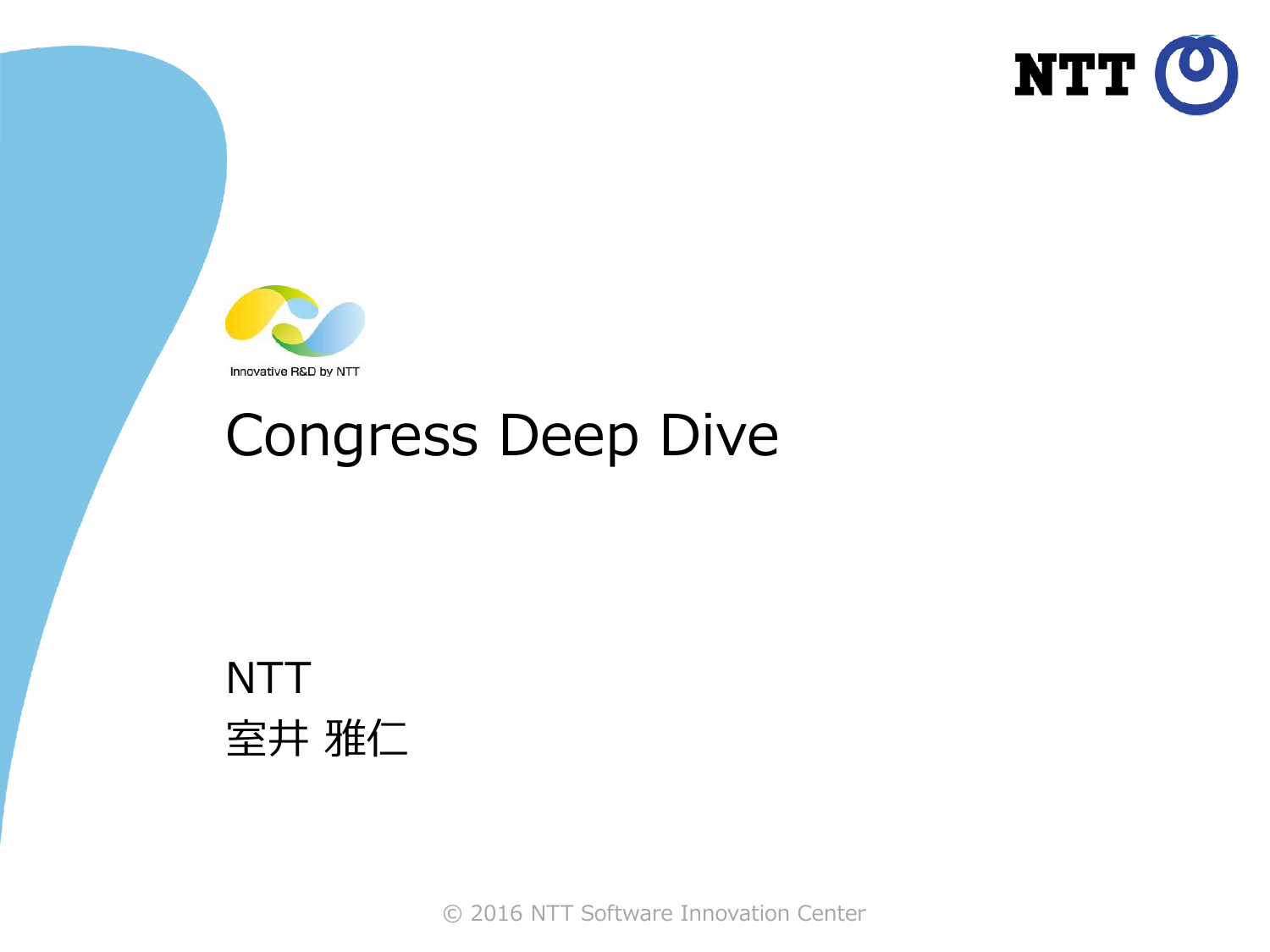



- 室井 雅仁 (むろい まさひと)
	- 所属: NTT
	- OpenStackを利用したOSSクラウドのアーキテクトを担当
	- 社内向け OpenStack 環境の運用、コミュニティへフィードバッ ク
- OpenStack Congress Core Reviewer
	- <https://wiki.openstack.org/wiki/Congress>
	- <https://thinkit.co.jp/article/9909>
- IRC: masahito
- エディタ: Emacs 派



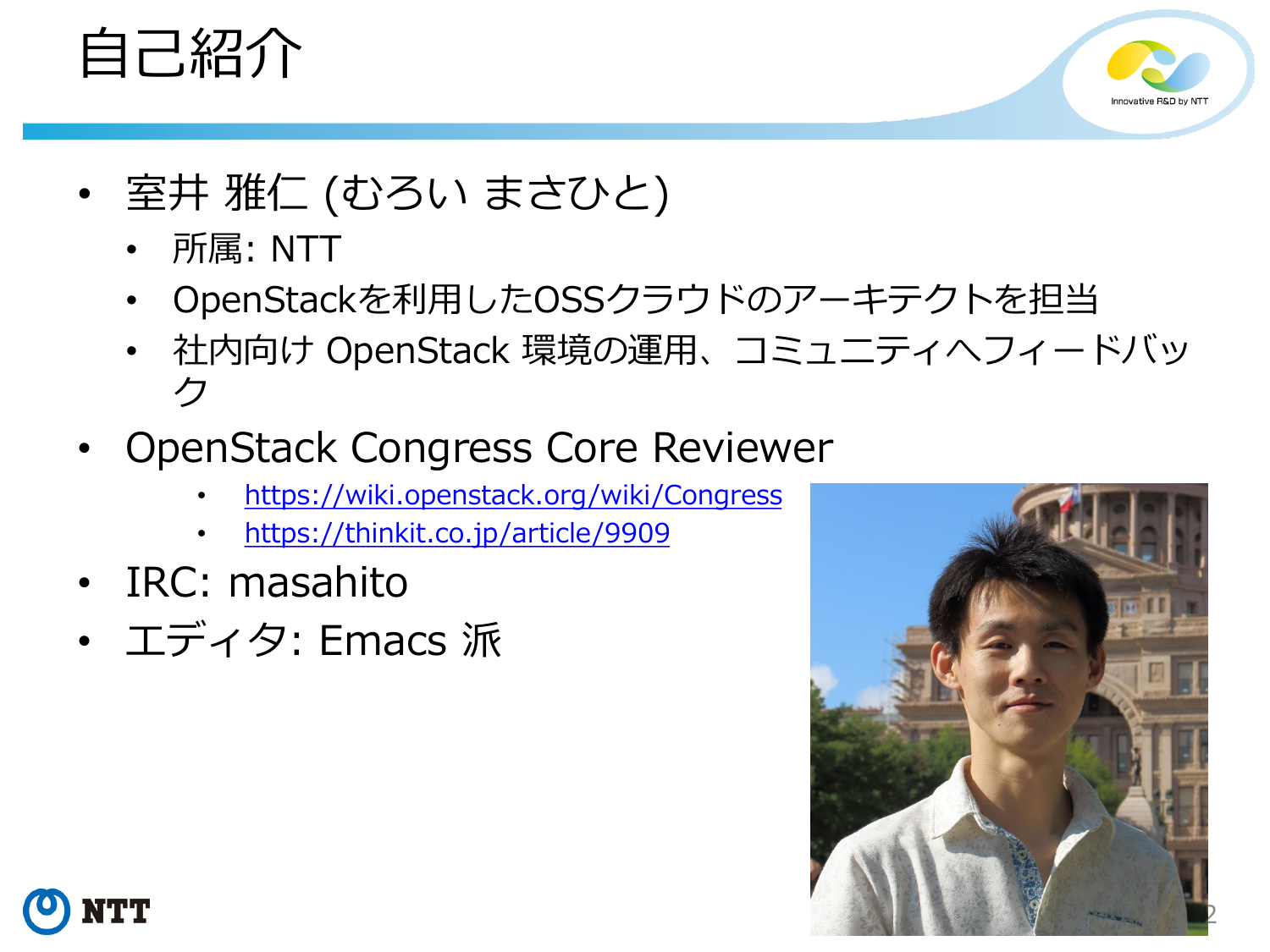

# OpenStack Congress 知ってる人



Copyright©2016 NTT corp. All Rights Reserved.  $3$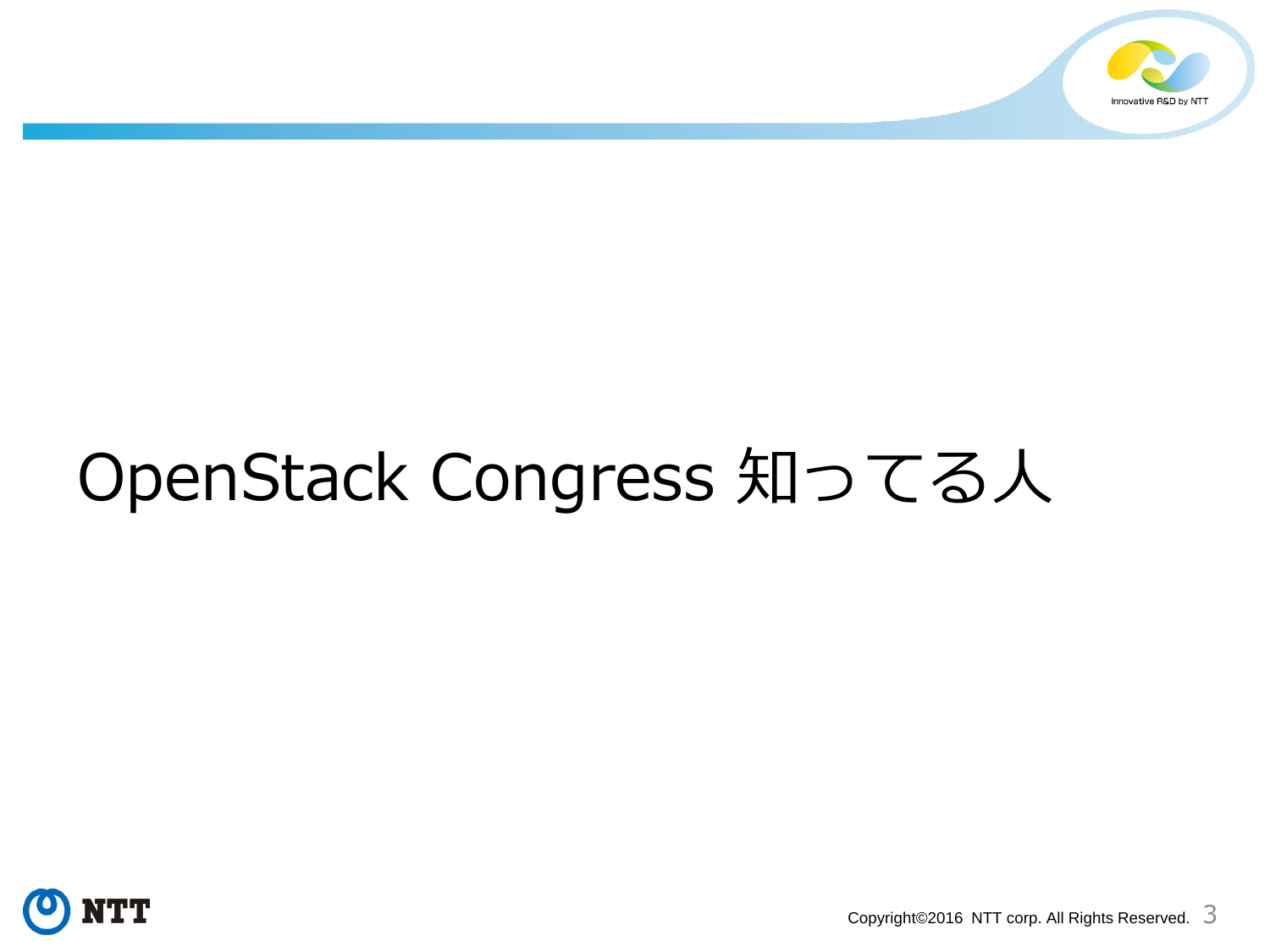## What's Congress



- Governance as a Service
	- Policy によるクラウドサービスの管理
	- Policy の CRUD を提供するサービス
- **Policy** 
	- No single definition
		- ビジネスルール
		- セキュリティ要件
		- アプリケーション要件 など
	- Any Service, Any Policy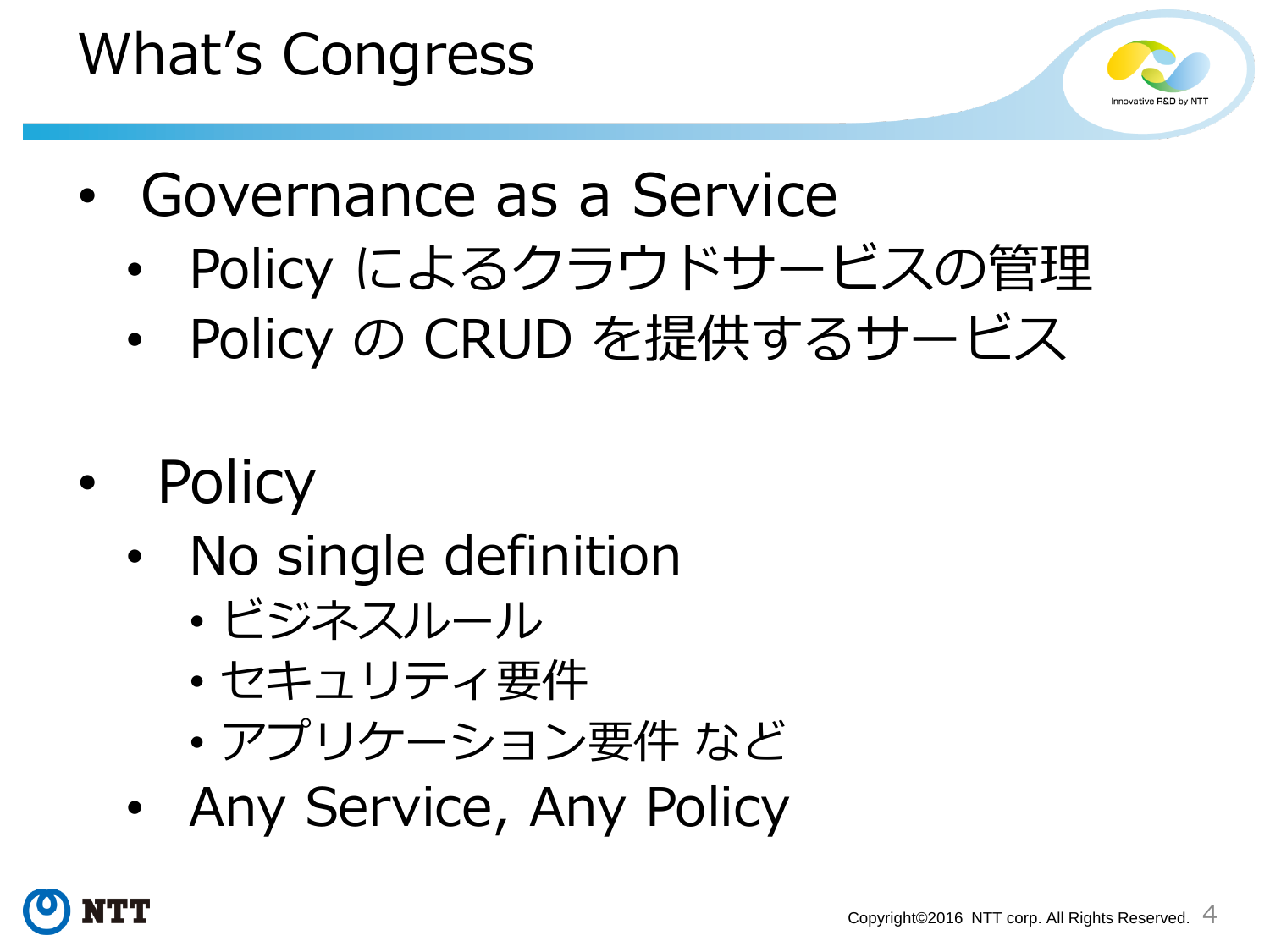



- 1. Monitoring
- 2. Reactive Enforcement
- 3. Proactive Enforcement

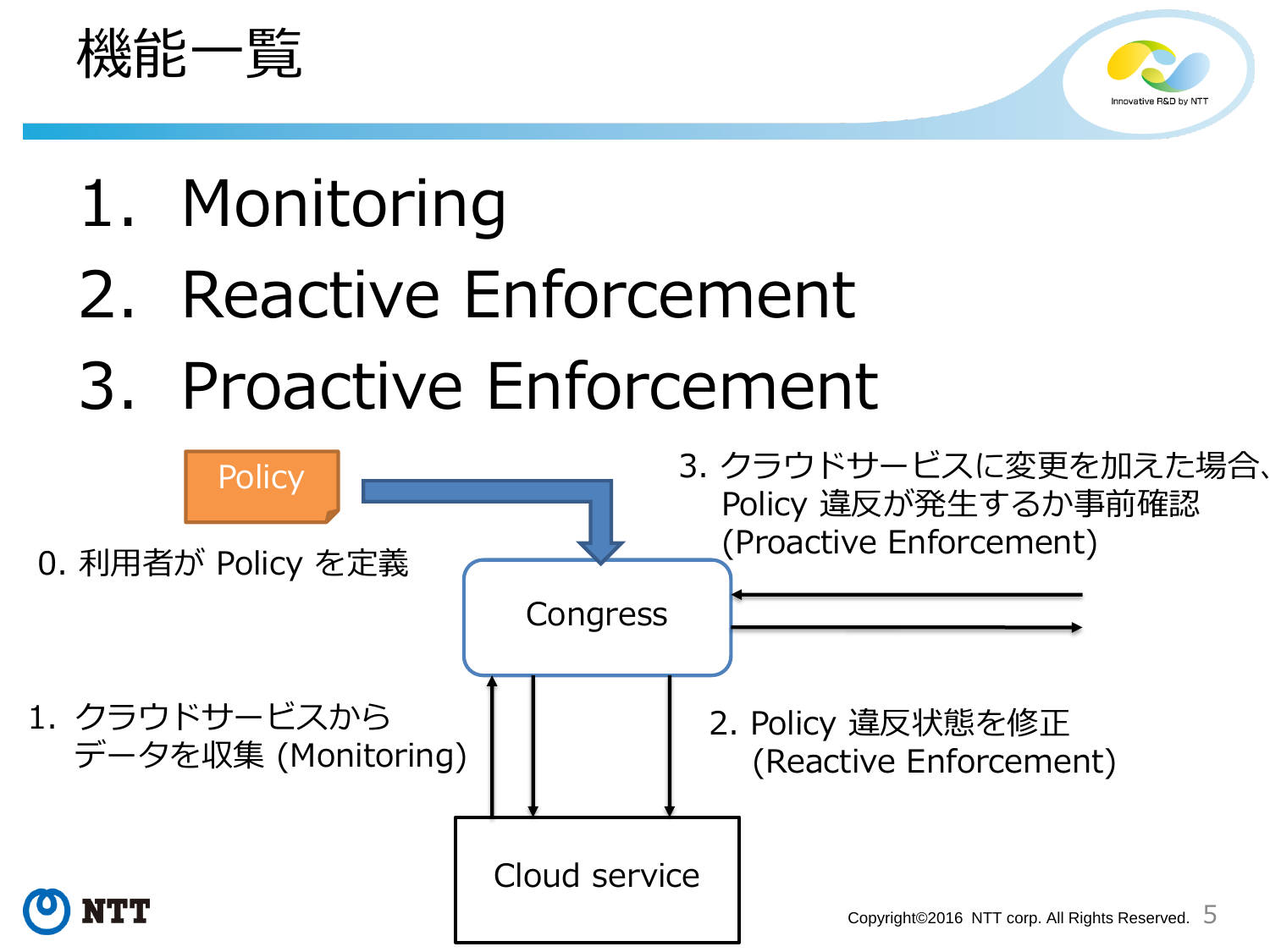ユースケース1



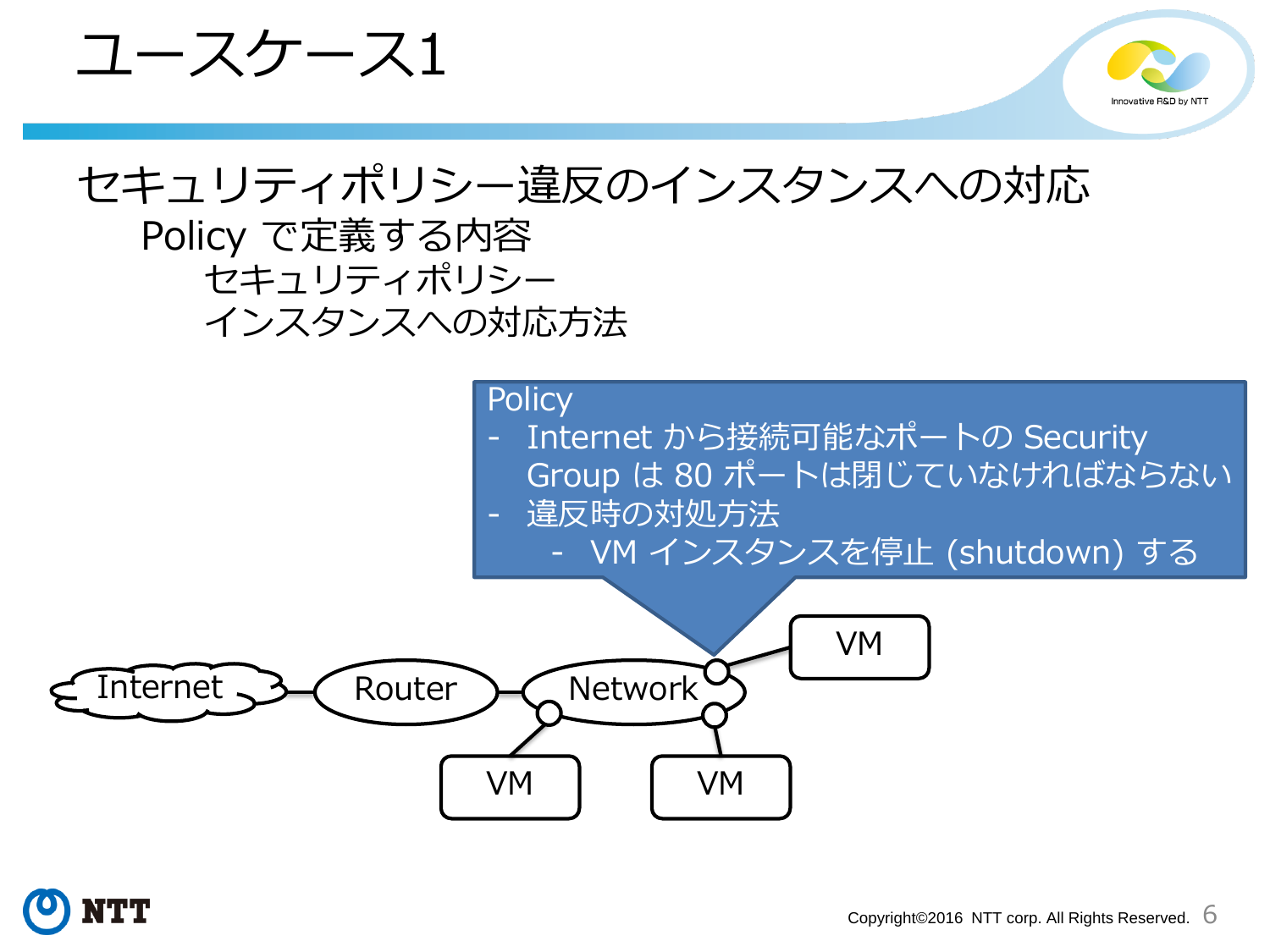ユースケース1



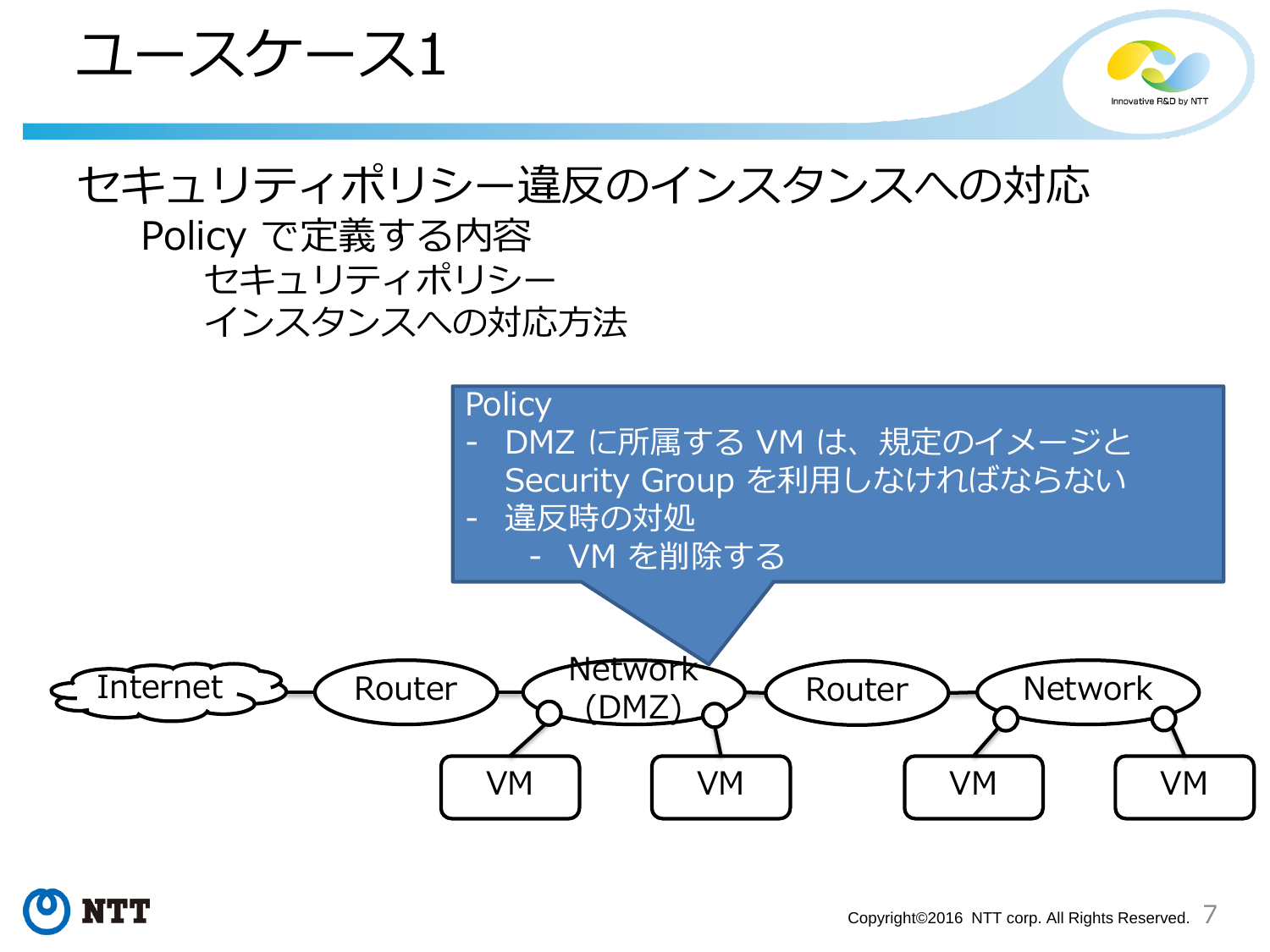

1. NIC 故障を検知

Copyright©2016 NTT corp. All Rights Reserved.  $8$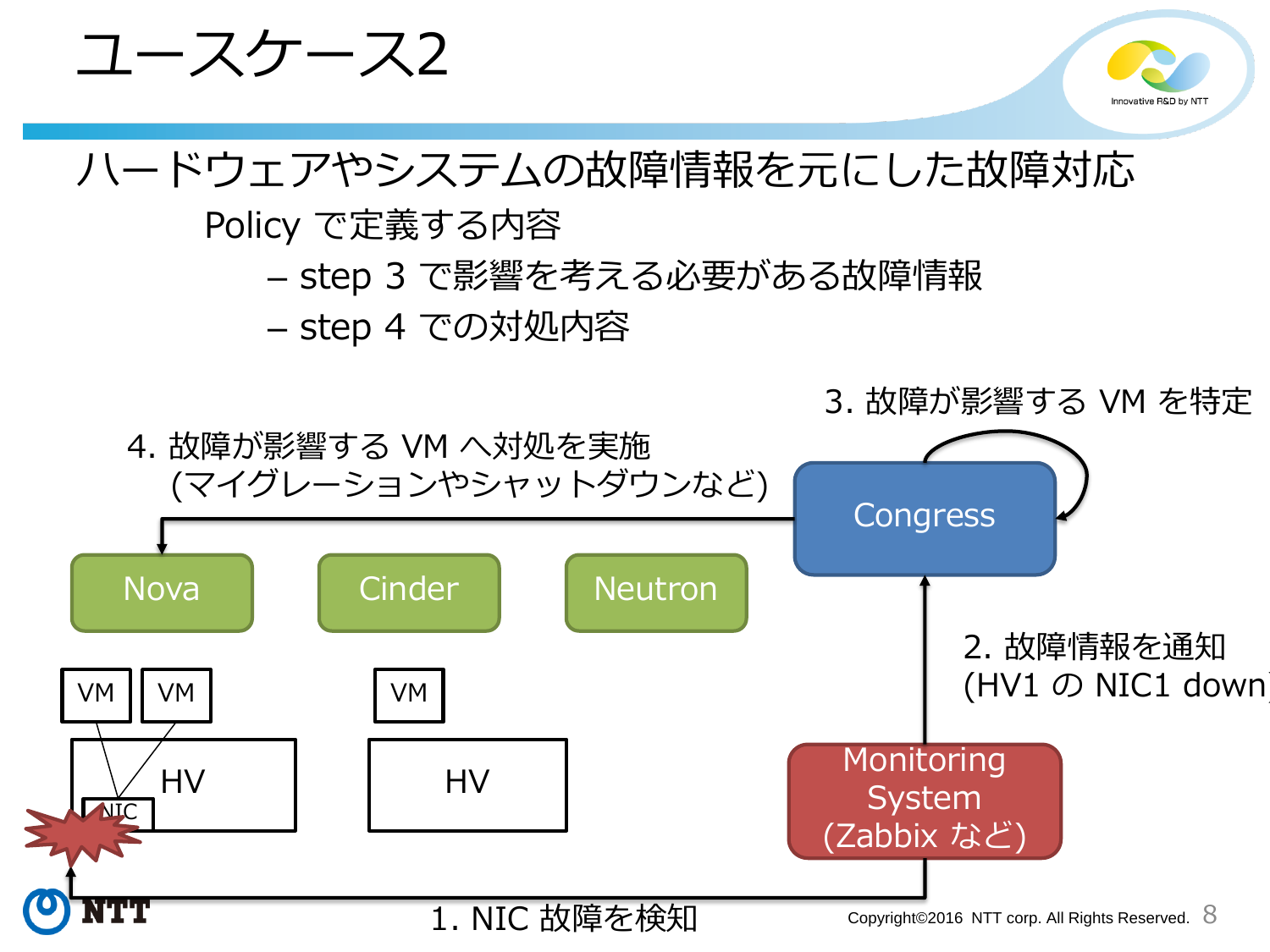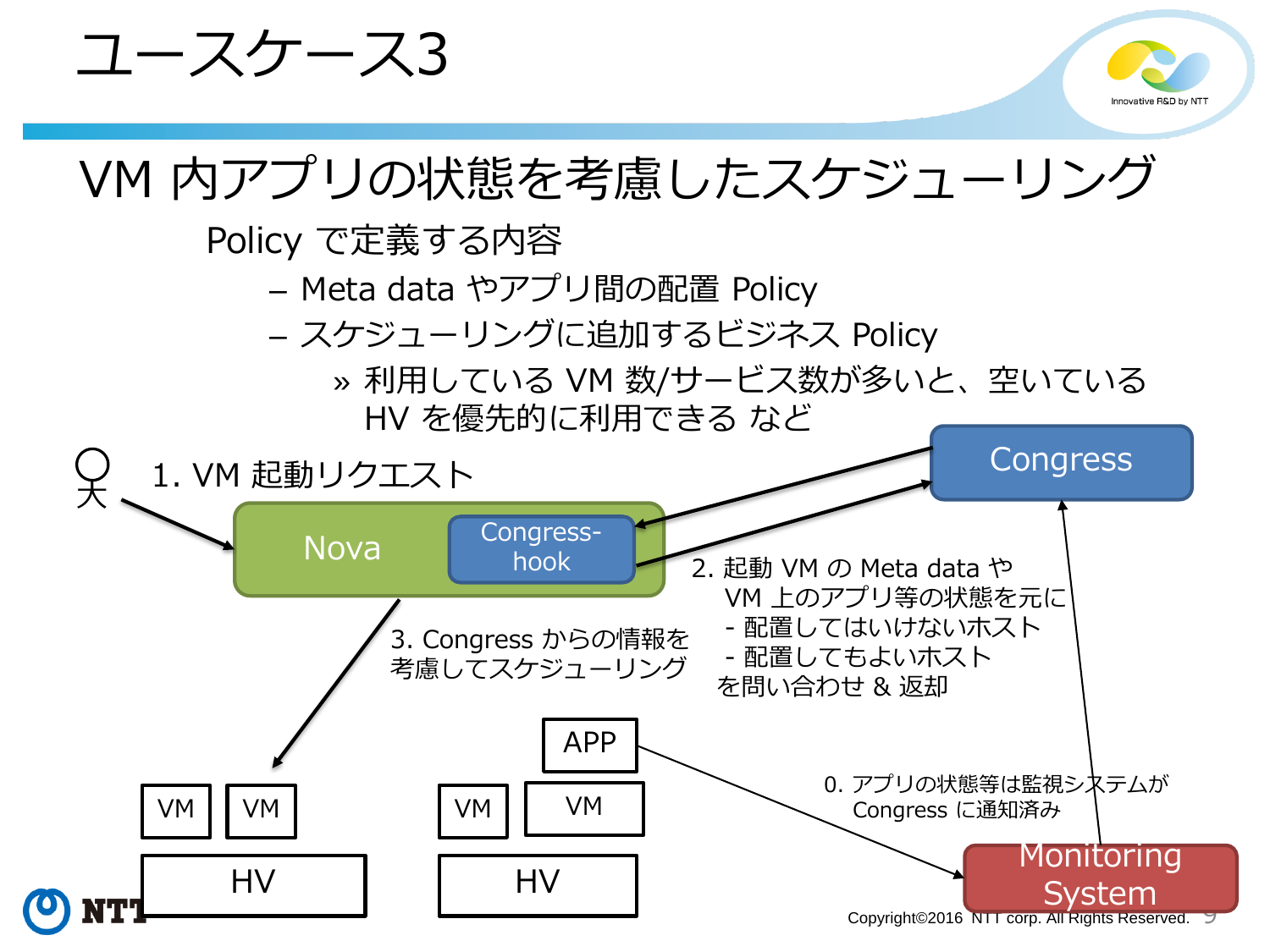#### Policy とは?



- **Policy** 
	- システムがどうあるべきか、どう動作すべきかを 定義する
- Datalog で Policy を記述
	- Datalog: 宣言型言語
		- Prolog のサブセット
		- <https://en.wikipedia.org/wiki/Datalog>
	- Policy rule として記述していく
- SQL のクエリと似た感覚で記述可能
	- Congress が収集したクラウド上の様々な情報か ら SQL クエリで Policy で管理する対象の情報を 取り出す

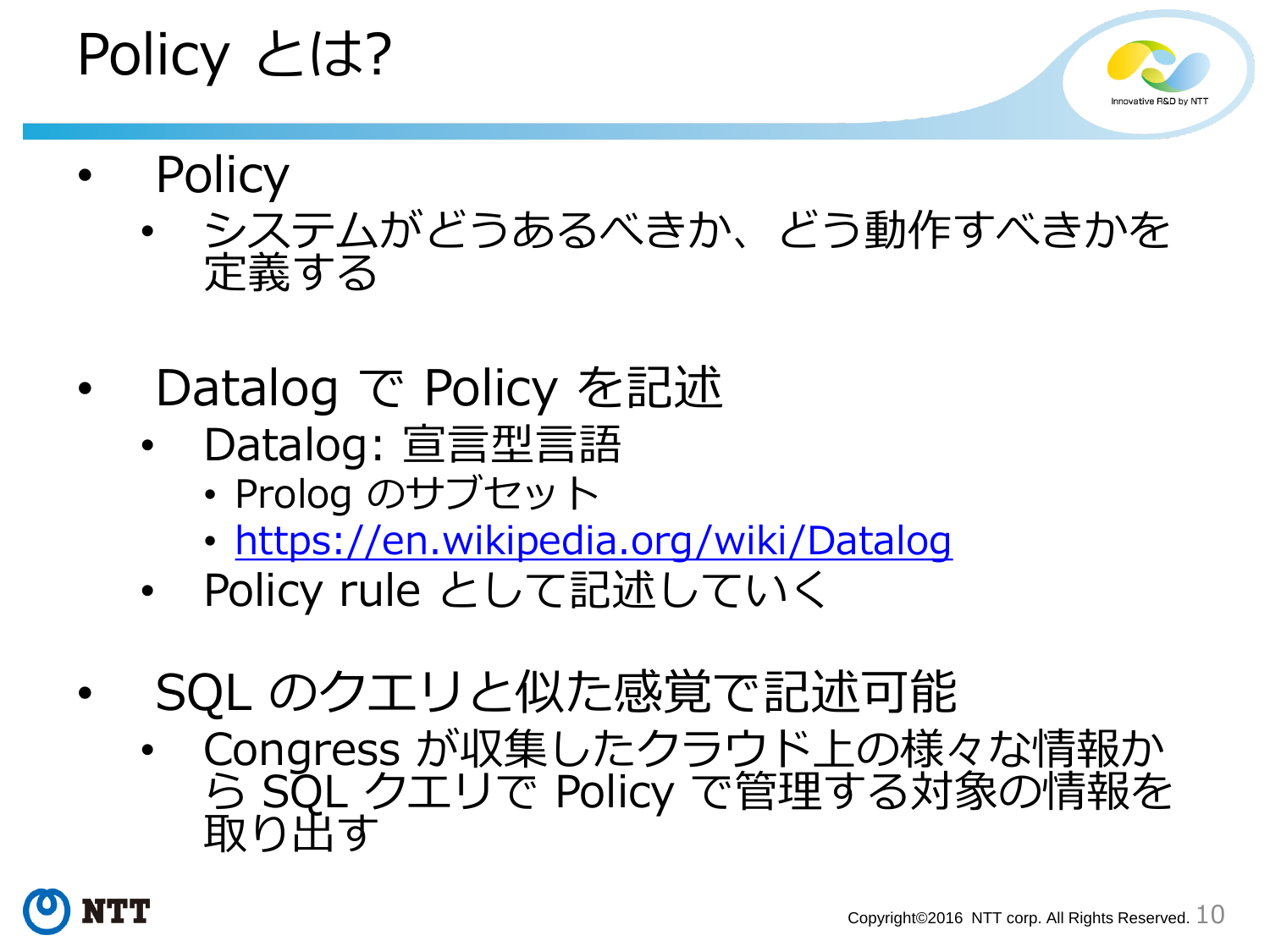



- Syntax
	- $\lambda$  <atom> :- <literal 1>, <literal 2>, ..., <literal N>. Head Body
	- Head で取得できる内容は、Body の各 literal が AND 条 件で一致するもの
	- 同一の Head の内容を OR で取得する場合には、複数の ルールを宣言する

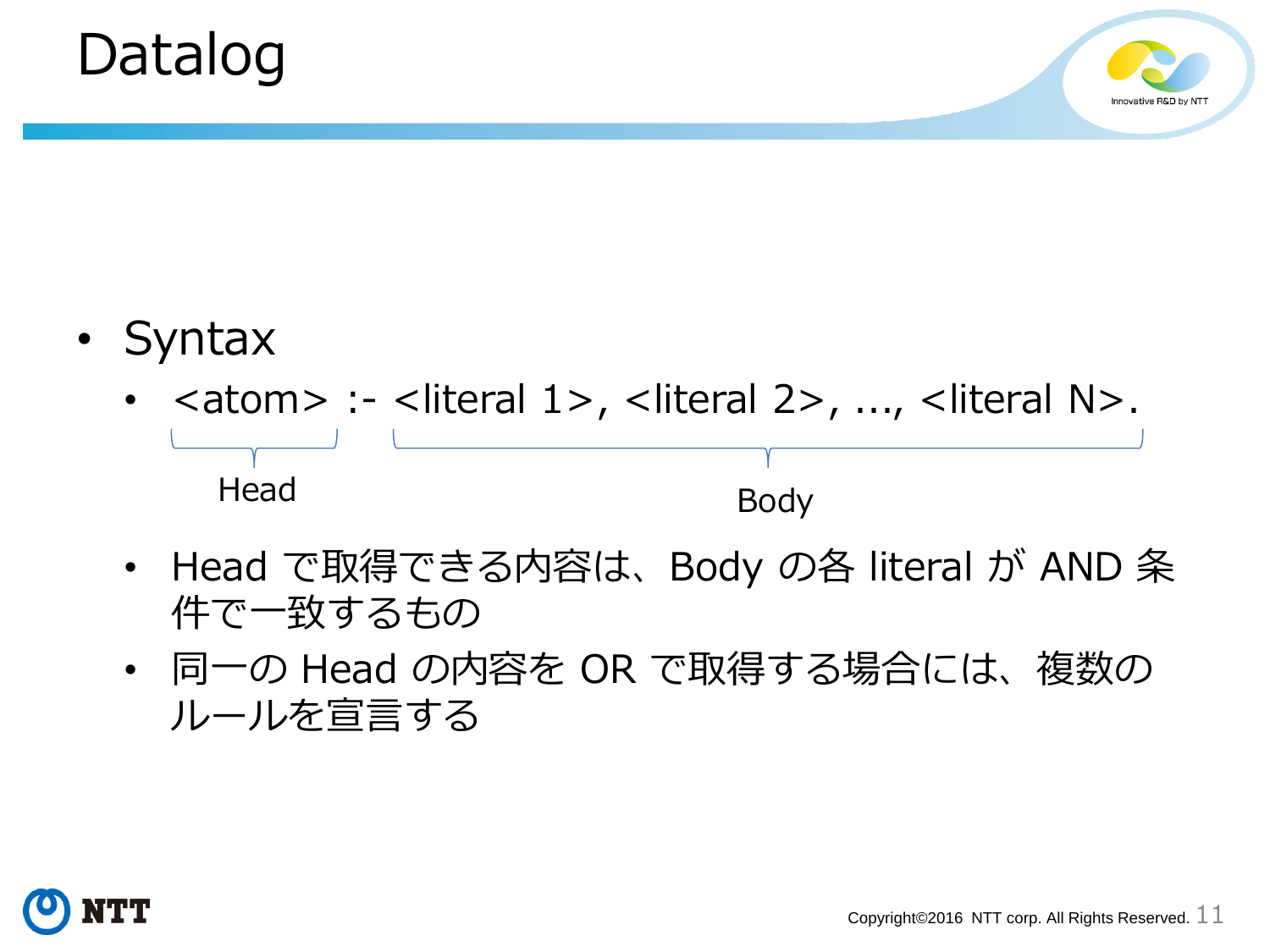## Policy Rule 例



# VM の名前と VM が接続するネットワーク名の一覧を表示する Policy Rule

```
attached_network(vm, net):-
  nova:vm(vm_id=vm-id, vm-name=vm), 
  neutron:ports(network-id=net-id, attached-to=vm-id),
  neutron:networks(network-id=net-id, network-name=net)
```
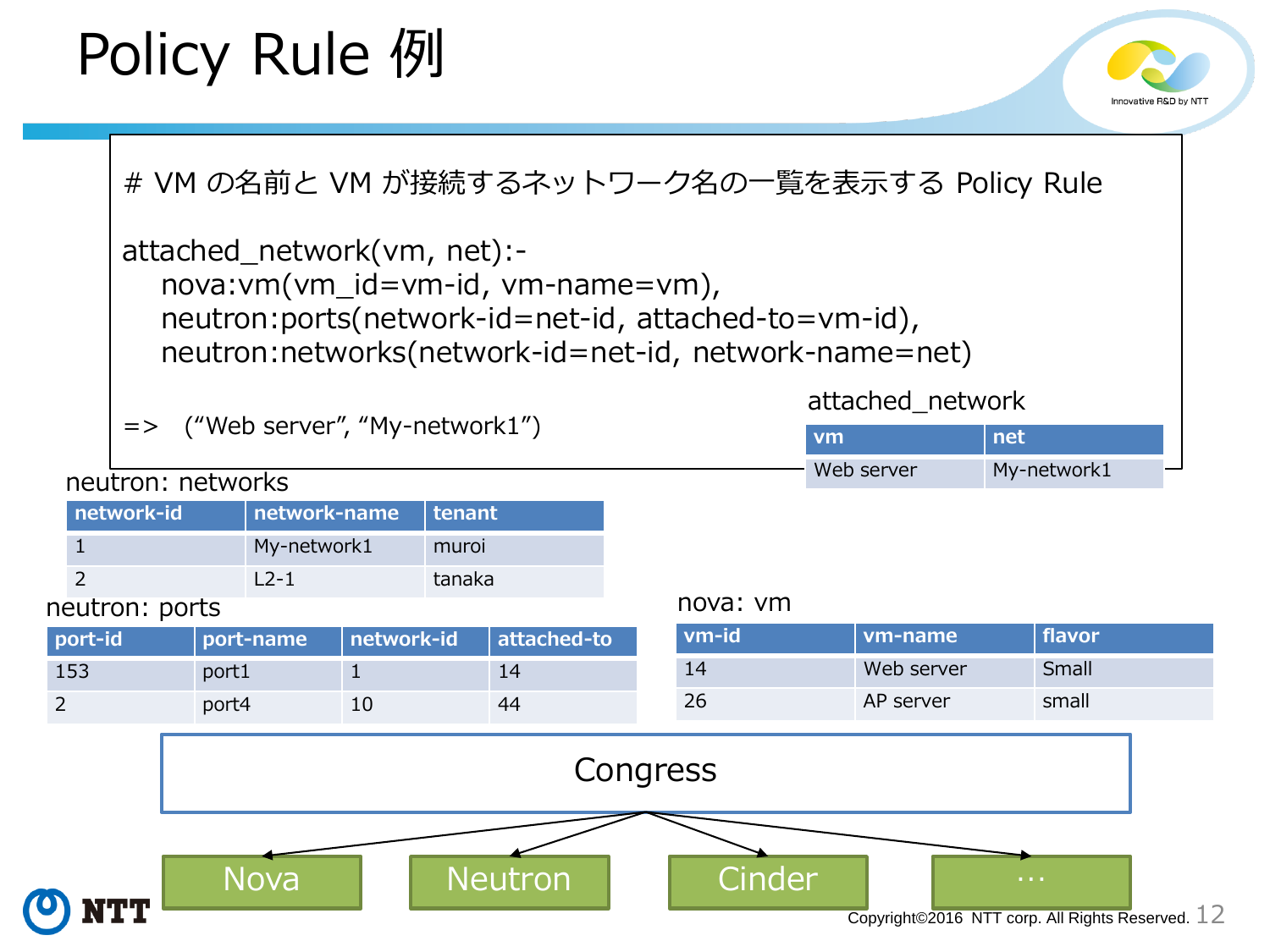## Policy Rule 例2



#### • NIC 一つダウンで VM をマイグレーション

```
#nicダウンとして扱うイベントを定義
nic_down(hostname):-
   monitoring:events(hostname=hostname, type="host.nic1.down")
nic_down(hostname):-
   monitoring:events(hostname=hostname, type="host.nic2.down")
# 故障影響のある VM を算出
fail effected vm(vm id):-
   nova: servers (id=vm_id, host=failed_host),nic_down(failed_host)
#対象の VM に対してマイグレーションを実施
execute[nova:servers.migration(vm_id)]:-
  fail effected vm(vm id)
```
• Bonding している両方の NIC ダウンの時のみマイグ レーション

monitoring:events(hostname=hostname, type="host.nic2.down")  $\mathbb{R}^{d}$ . 13 # 上記の NIC down のイベント定義を変更するのみ nic\_down(hostname):monitoring:events(hostname=hostname, type="host.nic1.down"),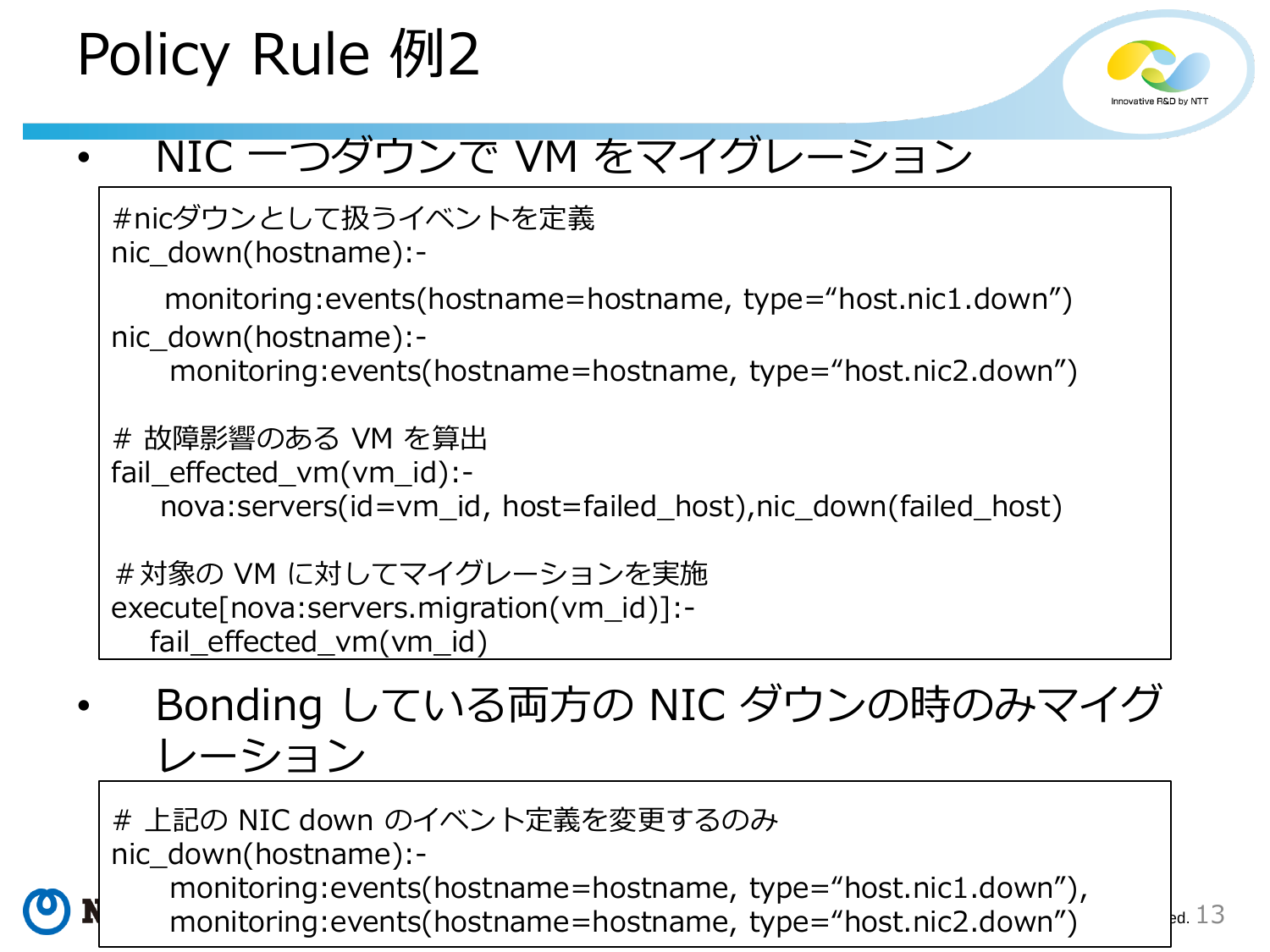#### Congress の内部アーキテクチャ Innovative R&D by NT



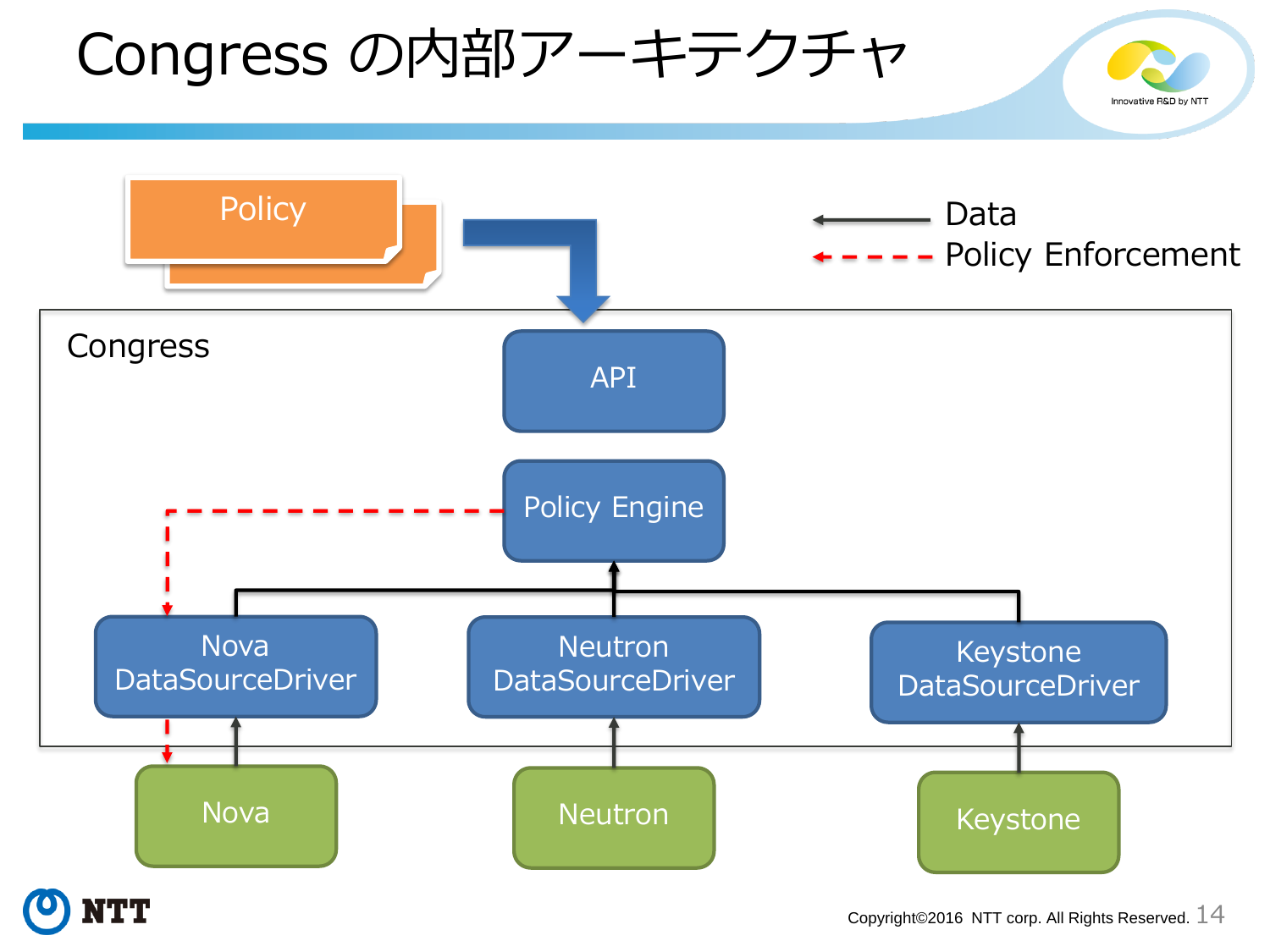Congress のメッセージング方法



- API, PolicyEngine と DataSource 間の メッセージング方法は 2 種類
	- deepsix アーキテクチャ
		- 1 プロセスデプロイのみサポート
		- Queue ライブラリを利用した独自メッセージング 機構
	- dse2 アーキテクチャ
		- マルチプロセスのデプロイをサポート
		- oslo.message を利用したメッセージング機構
- dse2 アーキテクチャに集約していく
	- Congress の HA やスループット向上が目的

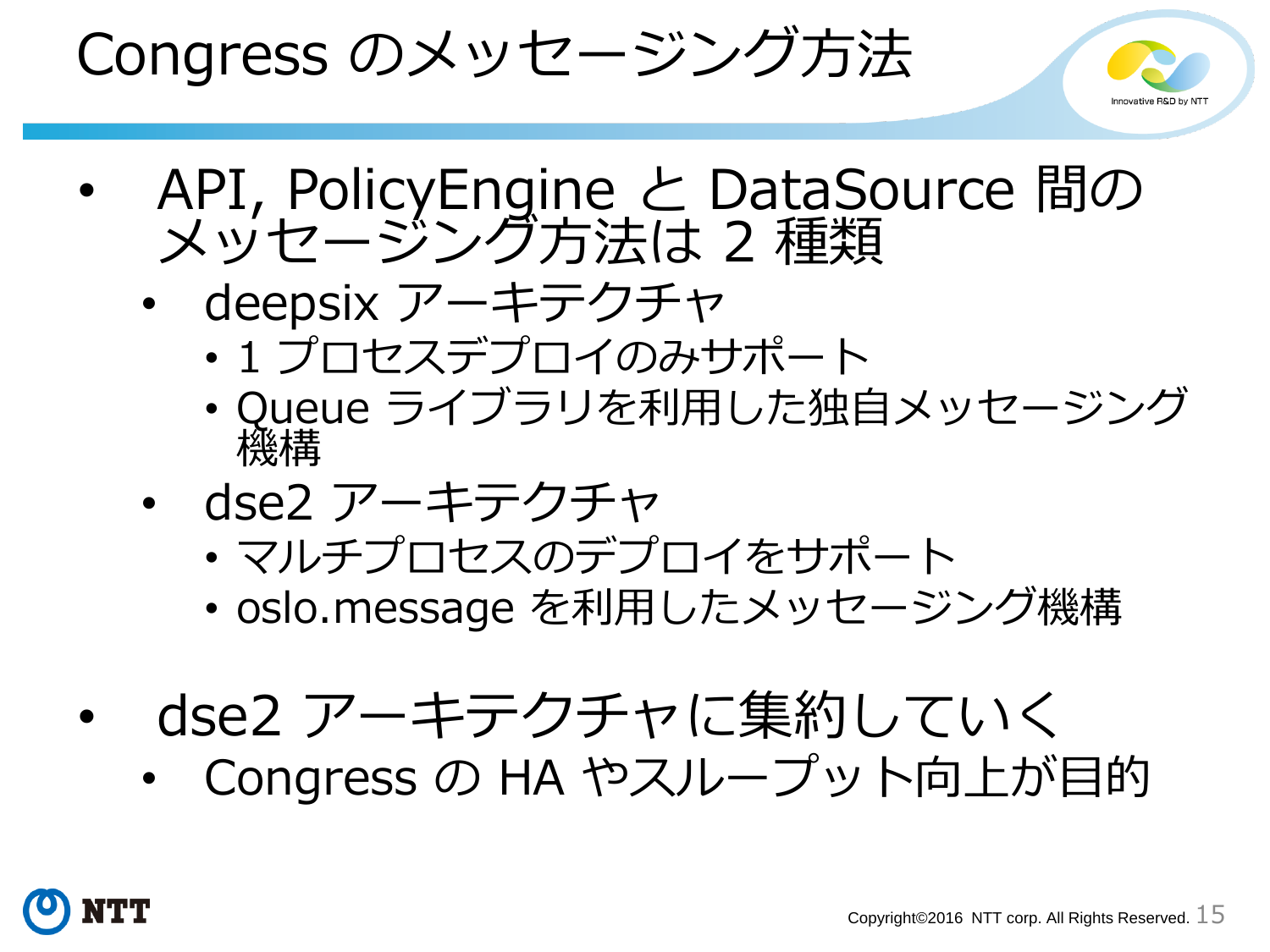deepsix アーキテクチャ

#### Congress プロセス





Innovative R&D by N7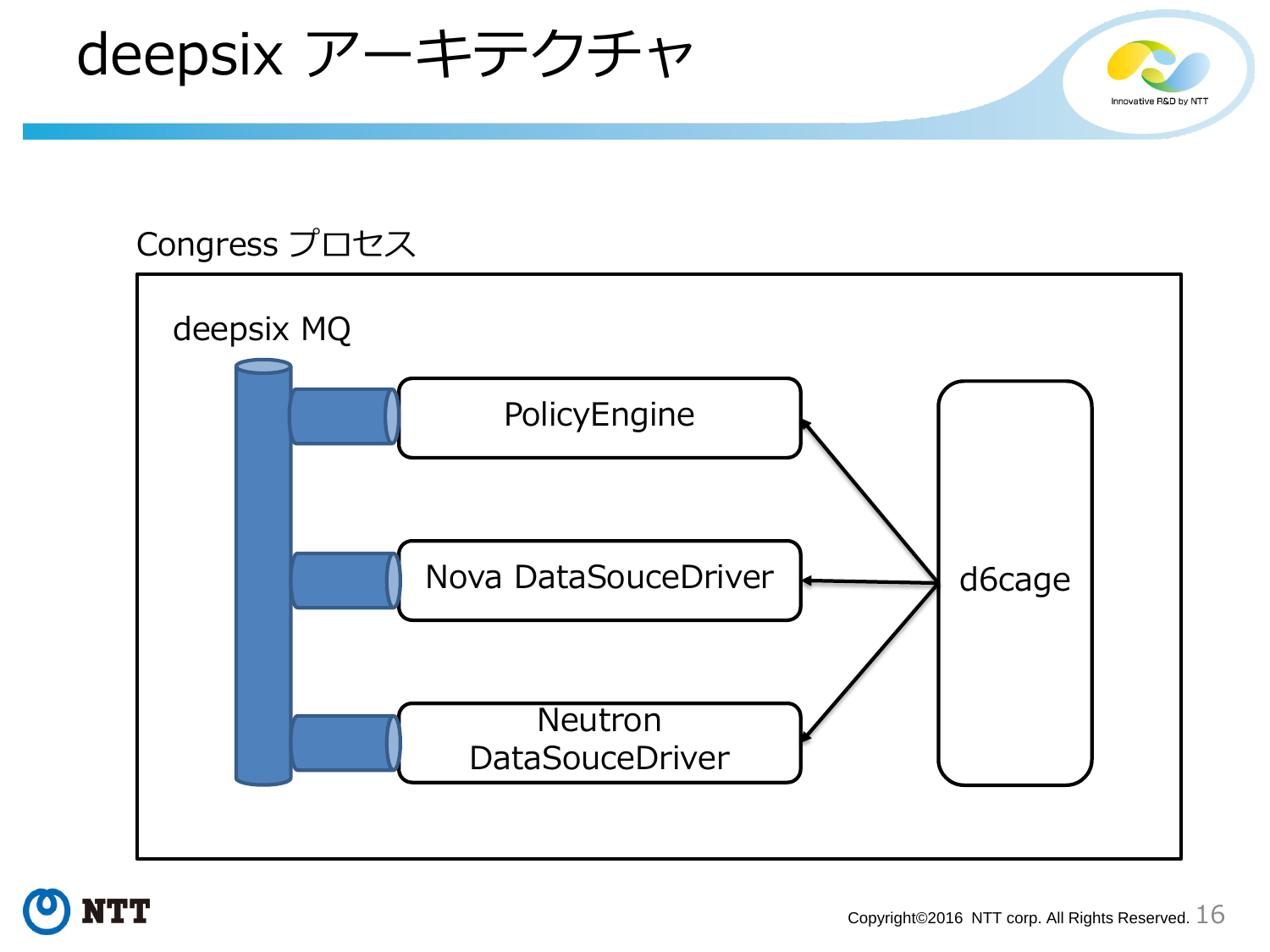dse2 アーキテクチャ





Innovative R&D by N7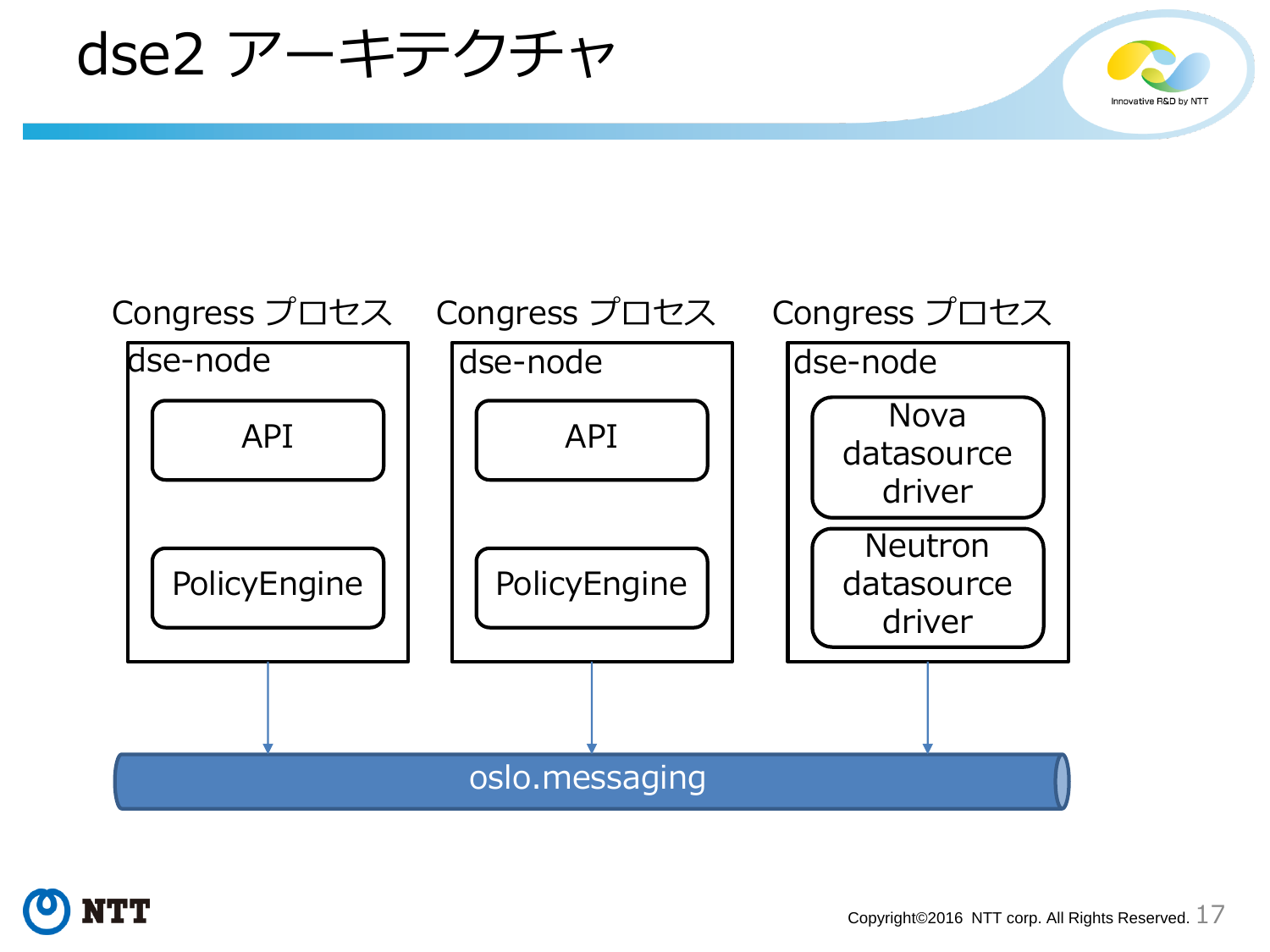



- Newton 向け実装予定
	- Dse2 アーキテクチャにて各プロセス の HA のサポート
	- Policy 違反の履歴保存